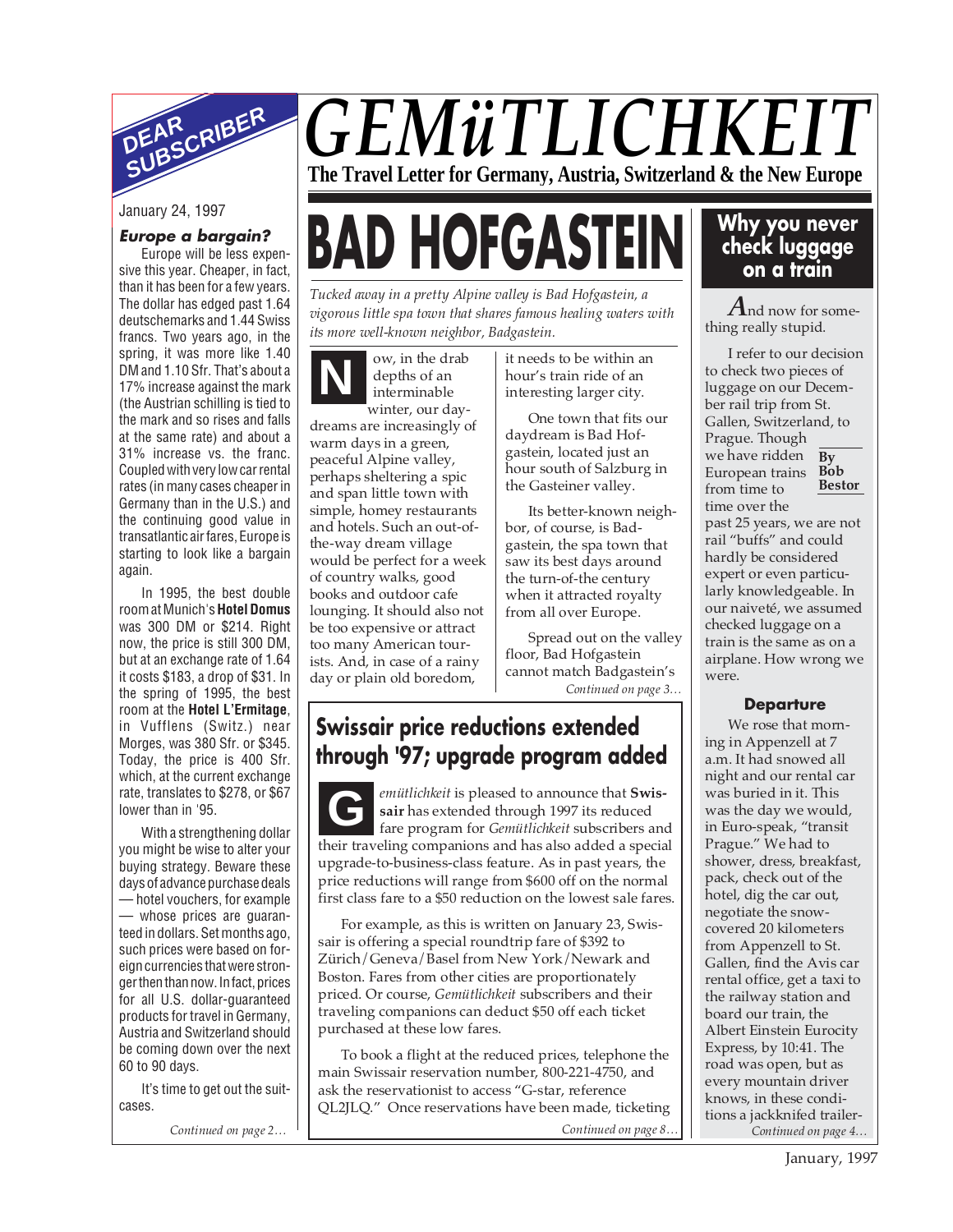#### *DEAR SUBSCRIBER Continued from page 1*

#### **German wine tasting guide**

If we wine-loving travelers to Germany were football players, it would be time for the traditional celebratory bucket of iced Gatorade to be dumped on the head of one Carol Sullivan.

Carol, you see, is the Executive Director of the **German Wine Information Bureau** in New York and was a catalyst in the publication of one of the most useful, most needed new travel tools we've seen in years.

Those of you who, when driving the wine regions of Germany, wonder which wine-makers welcome unannounced visitors, will never again board an airplane to Germany without, Vintners to Visit, a series of three pocket-size guidebooks produced by the German Wine Information Bureau.

The booklets, which are free, contain information on several hundred German wineries regarding tour and tasting hours, languages spoken, group visit capabilities, availability of on-premise restaurants and wine pubs, even overnight accommodations.

The properties are listed alphabetically with addresses, phone and fax numbers according to wine region and village. Each is shown on a detailed road map with directions for the harder-to-find locations.

Other useful information includes frequently-used English/German travel and wine term translations, sight-seeing tips, tourist office addresses and points of interest.

Grouped by wine region according to location, the series covers the Ahr, Baden Würtemberg, Franken, Hessische Bergstrasse, Mittelrhein, Mosel, Nahe, Pfalz, Ruwer, Rheingau, Rheinhessen, Saale-Unstrut, Saar, Sachsen and Taubertal regions.

Now, when you're driving through vine-

yards, you have only to consult Vintners to Visit to determine where, within a few minutes, you can taste wine, have lunch and perhaps even stay overnight.

Contact German Wine Information Bureau, 79 Madison Avenue, New York NY 10016, tel. 212-213-7028, fax 212-213-7042. email: sullassocl@aol.com.

#### **New Year's Eve 1999 in Vienna**

Several subscribers have inquired about hotel and concert reservations in Vienna around the dates December 31, 1999, and January 1, 2000. Most hotels are not yet taking reservations and so far the Vienna and Austrian tourist offices have no information for publication. Prices in Vienna — in any year an extremely popular New Year's destination — will no doubt be considerably higher than normal and my guess is hotel reservations will be offered to regular customers first. You can also expect tickets to the "Walter Cronkite" New Year's Day concert at the Musikverein to be virtually unavailable at face value. The going price for scalped tickets in normal years is about \$1,500. Other traditional performances, such as Die Fledermaus at both the Staatsoper and the Volksoper are also likely to be very hot tickets.

Peter Katz, director of the Austrian Tourist Office in Los Angeles, has promised to keep us informed.

#### **Other stuff**

• Those planning to use an ATM debit card in Europe should be aware that European ATM machines accept only PIN numbers with four digits.

• Subscriber Dave Blankenship reports stumbling on an incredible hotel bargain in Lucerne. Not having a reservation, he first went to the tourist office who told him of a special rate of 125 Sfr. (\$89) at the four-star **Hotel Montana** (Gemütlichkeit "Editor's Choice," September 1995) . The Montana's rack rates — which many Swiss hotels never discount — for double rooms range from 232 to 380 Sfr. (\$165 to \$270).

Such bargains, usually very short term and seldom advertised, are often available only through the local tourist office. You won't find out unless you ask. Next month we will publish a list of about 80 Internet sites for local Swiss tourist offices. If you can't get on the Internet, the addresses and phone numbers are available from Switzerland Tourism offices in the U.S.

Mr. Blankenship also gives high marks to the **Schloss-Hotel Grünwald**(tel. 089/641 9300, fax 089/6419 3036) in the Munich suburb of Grünwald, about 13 kilometers south of the city center. He felt warmly received and particularly recommends the food.

• Looking for a knowledgeable travel agent? **Switzerland Tourism** offers a course of home study and on-site seminars to North American travel agents. Those who successfully complete the training course are certified by Switzerland Tourism. One of 135 persons certified as a "preferred agent" in 1996 was Gemütlichkeit subscriber, **Gail Armer**. She also is a Vienna specialist and can be reached at 800-232-0211

#### **Mea culpas**

Anneliese Yiengst, of Merrimack NH, says an October, 1996, Readers' Forum letter erred in using the word Wohlfahrt instead of Wallfahrt. The former means 'welfare' and later means 'pilgrimage.'

Longtime reader Martin Ems of San Francisco says he cringed when he read 'Der' instead of Die Fledermaus and 'Die' instead of Der Zigeunerbaron. So did we.

Several of you have pointed out that Verbier is in Switzerland, not Austria as shown in our list of 20 favorite hotels in the December, 1996 issue.

Also, more than once in that December issue we made that most embarrassing grammatic blunder of misusing 'its' and 'it's.' Life goes on. — RHBM

| <b>Vol. 11, No.1</b>                                                                                                                                                                                                                                                                                                   | <i><b>GEMÜTLICHKEIT</b></i>                                          | <b>HOTEL RESTAURANT RATING KEY</b>                                                                                                                          |                                                            |                                                |            |
|------------------------------------------------------------------------------------------------------------------------------------------------------------------------------------------------------------------------------------------------------------------------------------------------------------------------|----------------------------------------------------------------------|-------------------------------------------------------------------------------------------------------------------------------------------------------------|------------------------------------------------------------|------------------------------------------------|------------|
| January, 1997                                                                                                                                                                                                                                                                                                          | The Travel Letter for Germany, Austria, Switzerland & the New Europe | <b>Rating Scale</b><br>Excellent                                                                                                                            | <b>Scale</b><br>$16 - 20$                                  | <b>Hotel Rating Criteria</b><br>People/Service | 30%        |
| <b>Editor &amp; Publisher:</b>                                                                                                                                                                                                                                                                                         | Robert H. Bestor, Jr.                                                | Above Average<br>Average                                                                                                                                    | 12<br>- 15<br>8<br>$-11$                                   | Location/Setting<br>Guestrooms                 | 15%<br>30% |
| <b>Associate Editors:</b><br><b>Contributing Editors:</b>                                                                                                                                                                                                                                                              | Elizabeth Schiller, Bruce Woelfel<br>C. Fischer, R. Holliday         | Adequate<br>Unacceptable                                                                                                                                    | $4 - 7$<br>$0 - 3$                                         | Public rooms<br>Facilities/Restaurant          | 5%<br>20%  |
| <b>Design &amp; Composition:</b><br><b>Consulting Editor:</b><br><b>Subscription Dept:</b>                                                                                                                                                                                                                             | Paul T. Merschdorf<br>Thomas P. Bestor<br>Andy Bestor, K. Steffans   | <b>Value Rating</b><br>Outstanding Value<br>Very Good Value                                                                                                 | <b>Scale</b><br>$17 - 20$<br>12<br>- 16                    | <b>Restaurant Criteria</b><br>Food<br>Service  | 65%<br>20% |
| <b>Gemütlichkeit</b> (ISSN 10431756) is published monthly by UpCountry Publish-<br>ing, 2892 Chronicle Avenue, Hayward, CA 94542. TOLL FREE: 1-800/521-<br>6722 or 510/538-0628, Fax: 510/582-8296, e-mail rbestor@aol.comm, Sub-<br>scriptions are \$67 per year for 12 issues. While every effort is made to provide |                                                                      | Average Value<br><b>Below Average Value</b><br>A Rip-Off                                                                                                    | 9<br>- 11<br>$5 - 8$<br>0<br>4<br>$\overline{\phantom{a}}$ | Atmosphere                                     | 15%        |
| correct information in this publication, the publishers can make no quarantees<br>regarding accuracy. Periodicals postage paid in Hayward, CA.<br><b>POSTMASTER: SEND ADDRESS CHANGES TO:</b><br>Gemütlichkeit, 2892 Chronicle Ave., Hayward, CA 94542                                                                 |                                                                      | <b>Special © Designation</b><br>By virtue of location, decor, charm, warmth of management, or<br>combination thereof, an especially pleasant establishment. |                                                            |                                                |            |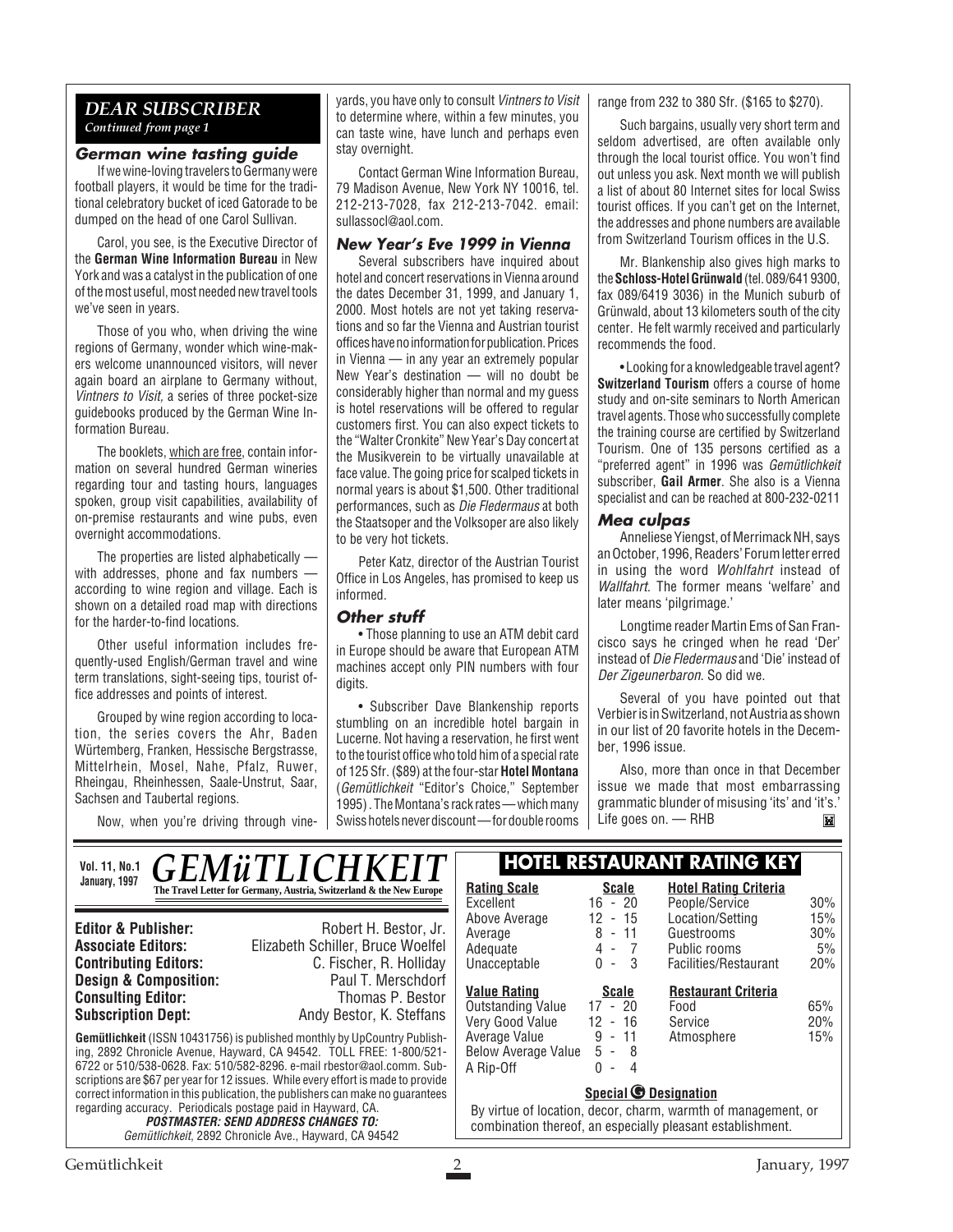#### *BAD HOFGASTEIN Continued from page 1*

unique hillside location or its Victorian splendor, but BH is brighter, more contemporary and far livelier.

There is also just the tiniest feeling of isolation. Bad Hofgastein is not an Autobahn exit and few visitors are just "passing through." The town is near the end of the valley and the only way out is back the way you came or to put your car on a train through the Taurentunnel.

Except for walking, our reverie envisions a pretty sedentary existence. The active traveler, however, will find plenty to do. There are many miles of flat trails, just outside of town is one of Austria's few golf courses and, of course, lifts to ski slopes are within walking distance of most hotels. In summer, the energetic visitor can ride, play tennis or squash, bicycle or swim. And three times a day the town's orchestra performs free concerts — outdoors if the weather is good.

Besides downhill and cross country skiing, winter activities include ice skating, curling and sleigh rides. And don't forget the "Bad" in Bad Hofgastein; the town has access to the same thermal baths, radon caves and mineral water that are available to the swells of Badgastein.

Walking, however, remains our exercise of choice when traveling. One morning last April, we walked to Bad Hofgastein from the Hotel **Grüner Baum** — about 9 km (5.6 miles) — explored the town, ate lunch and returned to the hotel by bus in the mid-afternoon. Obviously, one could do it in reverse, though much of the route would be an easy uphill.

This is a good destination for families. The resort offers special programs for children, there are special ski schools for kids and the town swimming pool has a waterslide.

Though only a city of 6,000 inhabitants, Bad Hofgastein has dozens of hotels in all price categories and more than 400 apartments or houses available for rent.

Here are three we liked.

EDITOR'S CHOICE Appartmenthotel Aurora The centrally-located Aurora is our pick of the three accommodations options reviewed that are in Bad Hofgastein proper. Reserve either of the two top floor units. They are

#### **Bad Hofgastein**

**Altitude:** 850 meters, 2,789 feet **Population:** 6,845

**Bad Hofgastein Tourist Office** Tauernplatz 1 A-5630 Bad Hofgastein Tel. 43-6432/7110-0 Fax: 43-6432/7110-31 9 am - 12 noon; 2 pm - 5 pm

**Location:** Bad Hofgastein is 100 km (63 miles) virtually straight south of Salzburg. By car, take the A10 Tauern Autobahn and get off at Bischofshofen; then Red Road #311 south to #167 and south again. Approaching from the south, take the railway car ferry at Mallnitz.

**Map:** Die GeneralKarte #4 - Austria **Distance to:**

| імансє ш.   |           |              |  |  |  |
|-------------|-----------|--------------|--|--|--|
| <b>City</b> | <b>KM</b> | <b>Miles</b> |  |  |  |
| Berlin      | 839       | 524          |  |  |  |
| Frankfurt   | 650       | 406          |  |  |  |
| Innsbruck   | 191       | 119          |  |  |  |
| Milan       | 611       | 382          |  |  |  |
| Munich      | 235       | 147          |  |  |  |
| Paris       | 1127      | 704          |  |  |  |
| Salzburg    | 100       | 63           |  |  |  |
| Vienna      | 412       | 258          |  |  |  |
| Zürich      |           | 293          |  |  |  |
|             |           |              |  |  |  |

**Bad Hofgastein seasons:** High season (HS) / summer July 1 - September 7 Low season (LS) / summer September 8 - October 28 High season (HS) / winter December 22 - March 2 Low season (LS) / winter March 3 - April 20

modern, well furnished, sparkling clean, airy and full of the fresh smell of the blonde wood that is the basis of their decor. The slanting ceiling of the smaller unit, for two persons, is broken by a large skylight. There is a small, well-equipped, spotless kitchen, a quiet bedroom and a cozy, comfortable sitting room. At 95 AS per day (\$90) it's a bargain. Even better value is the larger apartment with two bedrooms and a balcony with a good view.

**Daily Rates:** 560 to 720 AS (\$49-\$63) for two persons; 810 to 1060 AS (\$70- \$92) for three persons; 970 to 1240 AS (\$84-\$108) for four persons and 1360 to 1600 AS (\$118-\$139) for six persons. Breakfast and daily room cleaning available for an additional charge.

**Contact:** Appartmenthotel Aurora, Am Kirchenplatz 8, Bad Hofgastein, Austria, A-5630, tel. 06432/6210-0, fax 06432/6210-62

**Rating:** QUALITY 15/20 VALUE 17/20

Hotel Austria



Even more in the center of things, and a great bargain for those who want to stay only a couple of days, is the charming little Hotel Austria. Be sure, however to reserve room Number 1. This clean, spacious room has the usual side-by-side twin beds, two comfortable chairs, a small balcony, cable TV, telephone, radio and toilet and shower. The wash basin is in the sleeping room. The price is 280 AS (\$24).

The welcome here is warm and the restaurant serves good food, sometimes on a terrace on the *Platz.* A light lunch of salad, *Speckknödlesuppe* and beer set us back 164 AS (\$14).

**Daily Rates:** 280 AS (\$24) per person.

**Contact:** Hotel-Café Austria, , Bad Hofgastein, Austria, A-5630, tel. 06432/6223 **Rating:** QUALITY 10/20 VALUE 16/20 **G**

#### Hotel Norica

You won't go wrong either at the four-star, five-story Hotel Norica, also in the town center. Rooms are large and modern, most with balconies and the hotel offers such amenities as a thermal indoor pool, sauna and steam bath.

Ask for room Number 305.

**Daily Rates:** Singles 740 to 950 AS (\$64-\$83), Doubles 1280 to 1680 AS (\$111-\$146). Prices include breakfast and dinner.

**Contact:** Hotel Norica, Kaiser-Franz-Platz 3, Bad Hofgastein, Austria, A-5630, tel. 06432/8391-0, fax 06432/ 8391-500

**Rating:** QUALITY 13/20 VALUE 15/20

*Continued on page 4…* Hotel Grüner Baum Of course the best hotel in the region — and, in fact, the best country hotel we've seen — is the Grüner Baum, in its own little valley, the Kötschachtal, about nine EDITOR'S CHOICE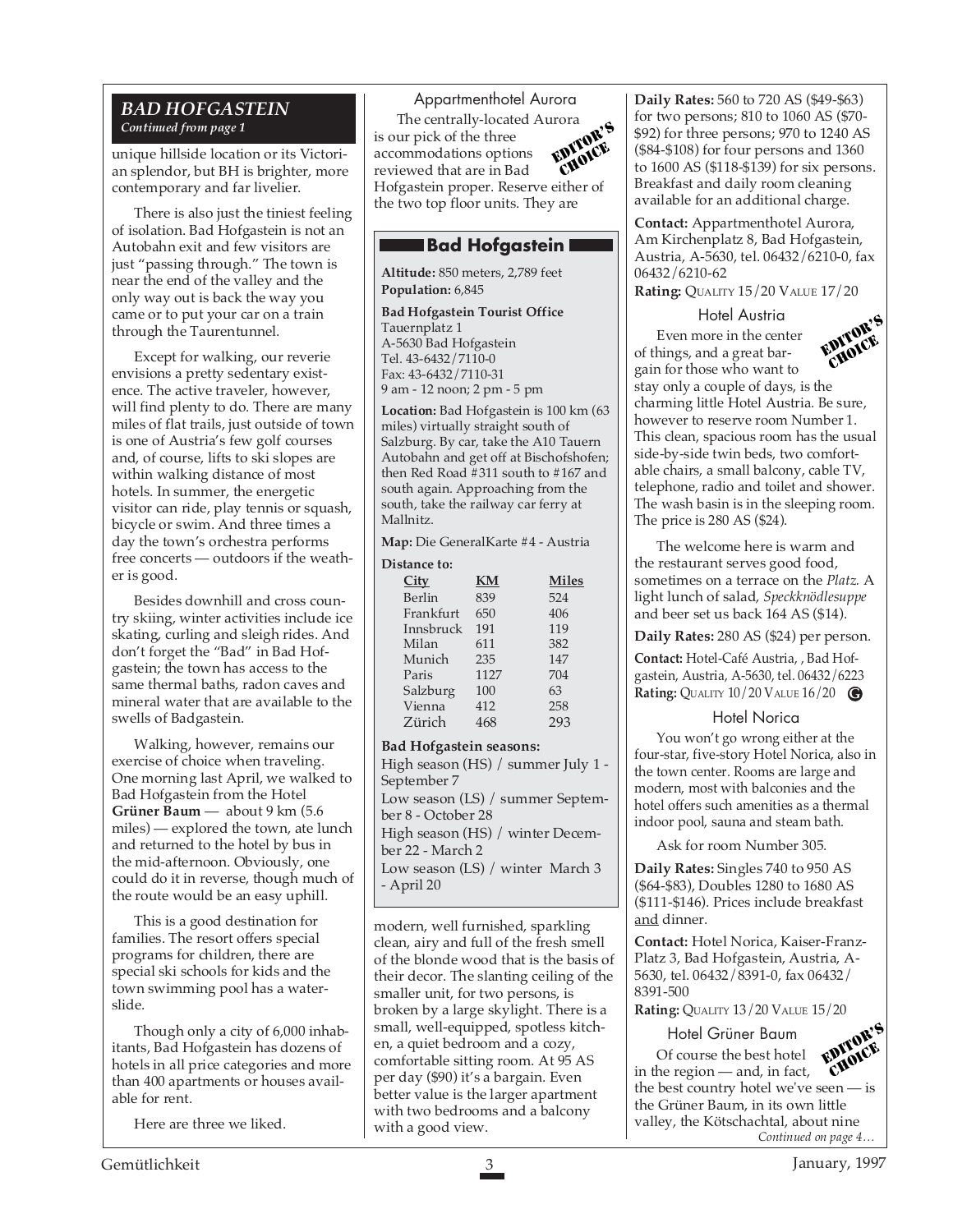#### *BAD HOFGASTEIN Continued from page 3*

kilometers from Bad Hofgastein. First built by the Archduke Johann as a hunting lodge, this hotel is spectacular in every way: backdropped by heavily forested hills and snowcovered peaks, its setting is picturepostcard, a cluster of Alpine chalets in a rolling green meadow with a mountain stream winding among them; the facilities are five-star with beauty farm, indoor and outdoor pools, multiple restaurants and tennis courts; and the interiors are glorious examples of Alpine decor, a rustic/ elegant kaleidoscope of rugged wood beams, white vaulted ceilings supported by marble-footed columns, carved wood paneling, cozy fireplaces and priceless antiques and rugs.

The Grüner Baum's considerable physical charms are matched by the owners' exceptionally warm welcome and the efficient, friendly service dispensed by the family and their traditionally-dressed English-speaking staff. In the nearly 90 years the Grüner Baum has been in the Blumschein-Linsinger family, it has hosted the likes of Yehudi Menuhin, filmmaker Billy Wilder, Arturo Toscanini and the Emperor Franz Joseph and the Empress Elizabeth.

Most of the spacious, woodaccented guest rooms have separate sitting areas and private balconies. Ours, Number 93, overlooked the little river and offered a wonderful view up the valley. Depending on the season, it rents for from 2200 to 3400 AS (\$191 to \$296).

The hotel offers a half-board arrangement (350 AS/\$30 per person) but we opted to dine a la carte. Most main courses are in the 300 AS (\$26) range. Without beverages, our dinners were about \$80 for two persons. The first night's meal was highlighted by a surprisingly excellent bouillabaisse that would have done Marseille or Boston proud. Almost as good was an herbed pasta tossed with fresh dill, garlic, onion, butter and mussels that were a little too sandy. Soups, salads and desserts, all about \$6 to \$7, were very good. Main course meat dishes, however, did not measure up to the rest of the menu, partic-

ularly the seafood. Service was excellent and knowledgeable. There is an extensive wine list that seems reasonably priced. We paid 680 AS (\$59) for an outstanding Bordeaux, Leoville Las Cases, 1980.

When a hotel such as the Grüner Baum is compared, as it should be, against the best in Europe, it emerges as an outstanding value.

**Daily Rates:** Singles 1150 to 1950 AS (\$100-\$170), doubles 2100 to 3700 AS (\$183-\$322).

**Contact:** Grüner Baum, Kötschachtal, Badgastein, A-5640, tel. 06434/25 160, fax 06434/25 16 125 **Rating:** QUALITY 19/20 VALUE 19/20 **G**

#### *LUGGAGE Continued from page 1*

truck can turn a 20-minute drive into a three-hour traffic jam.

Stephan Heeb, whose family has owned and operated Appenzell's excellent **Hotel Säntis** for several generations, had a suggestion. Five kilometers along the road to St. Gallen, in Sammelplatz, is a garage which some rental car firms use as a drop station. Across the road from the garage is a train stop. We could leave the car at the garage, jump on the little regional commuter train and roll right into the St. Gallen station. A call to Avis got a "no problem." It worked beautifully. We were there with 40 minutes to spare.

Here I must remind you that we do not travel light. Computer, video camera, still camera, film, hand-held audio tape recorder, tape cassettes, power converters, guidebooks and maps all seem to be necessary in the collection of data for *Gemütlichkeit*. And, by the end of any trip, we will have accumulated anywhere from 10 to 25 pounds of literature collected from various tourist offices, hotels and restaurants. In addition, I have never resolved the shoe dilemma. I need walking shoes, running shoes and, for the fancier hotels and restaurants, dress shoes. Once in a while, I even throw in hiking boots which have the twin disadvantages of being bulky *and* heavy. Like Stewart Granger and Deborah Kerr in *King Solomon's Mines*, we need native bearers. Thus our ill-fated decision to check the two biggest, heaviest bags. We simply didn't want to haul them to our rail car and up into the overhead racks. There was also a concern that our compartment could be full and there might not be enough space for all our paraphernalia.

We stood in the same line as rail/ air travelers checking bags for Swissair flights out of Zürich that day. The Swiss Rail luggage checker asked to see our passports and rail tickets. After looking them over, she asked us to complete some paperwork (here I should have heard the warning sirens) and pay 40 Sfr. (\$28) (more sirens).

Assuming again this was essentially the same transaction as checking luggage on an airline, I was surprised at the charge. But it had taken a good five minutes for the paperwork while others behind me in line waited and I would have felt a fool backing out at the last minute. So I paid the lady and kissed our luggage good-by. Little did I know I wouldn't see it for four days.

#### **Prague Rail Station**

A little over nine hours later we were at the Prague rail station trying to figure out how to get our luggage back. Except for the many signs which said "hotel" or "change," there seemed to be none in English, or even symbols, indicating baggage claim. But after a few minutes' searching we finally spied a baggage symbol which directed us down several levels to a place where luggage and freight are dealt with. A man at the window smoked and chatted with two women. He paid us no attention at all.

After a few minutes a small, middle-aged woman in a full-length working smock, no doubt noticing the puzzled looks on our faces, approached and examined our luggage receipt. She shook her head sadly and said something in Czech. Realizing we weren't comprehending, she tried a single German word, *Morgen*. It suddenly dawned on us that she was saying we wouldn't be retrieving our bags until morning. She then motioned us to follow her up one level where she pointed to an hours-ofoperation sign on a door. Whatever was behind it, it wouldn't open until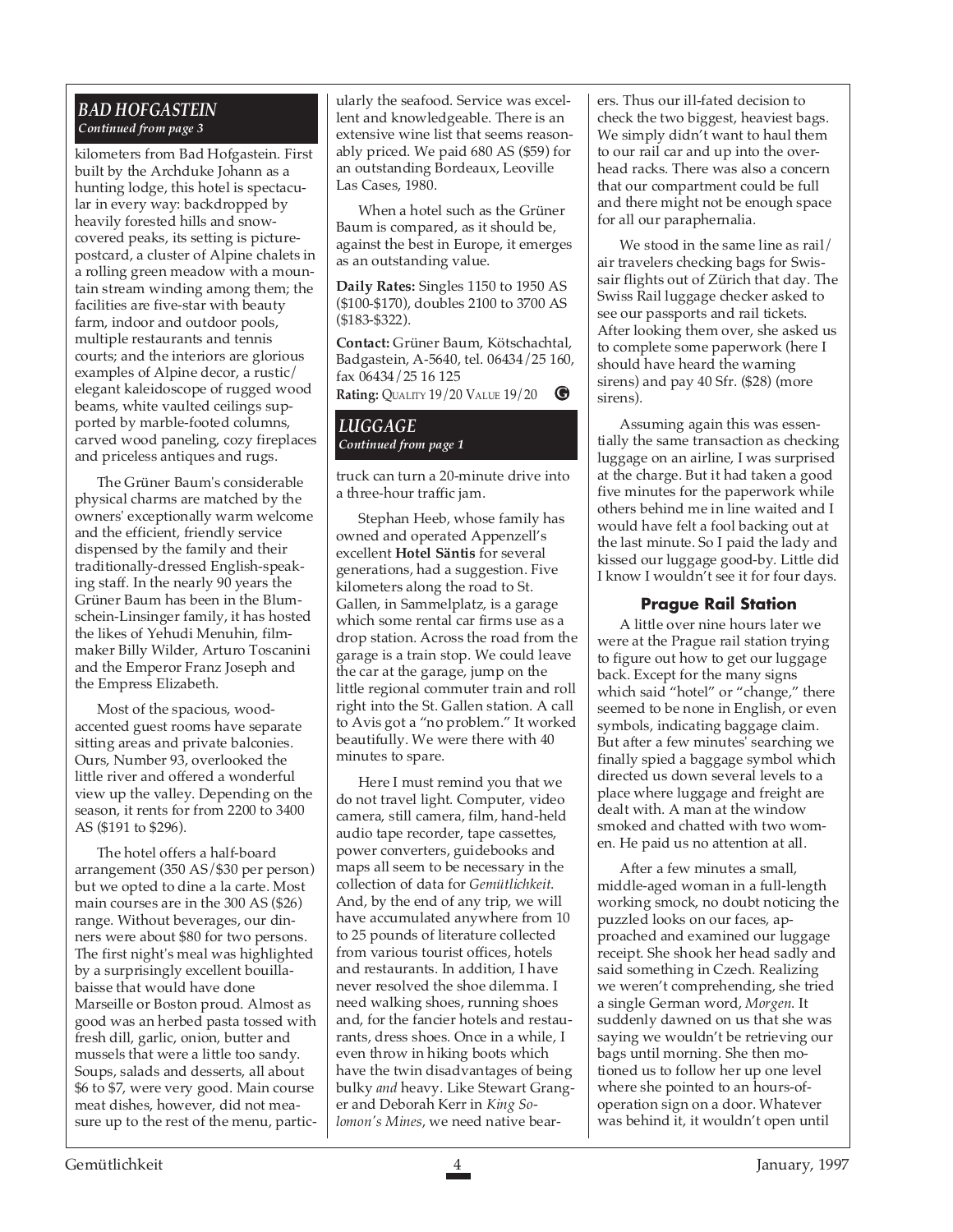7 a.m. the next morning. We concluded our bags were somewhere in that locked office.

I was so preoccupied with the fact that we would have to go on to the hotel without them that I didn't express proper appreciation to this woman who had gone out of her way to help us. We were also, at that point, just realizing that all our clothing and one other very important item, the container of pills Liz takes three times a day was in one of those bags. Never in a million years would we have put them in airline checked luggage but on the train we didn't give it a thought. We simply assumed the bags would be in another car of the train.

Before resigning ourselves to the fact that we would have to leave the rail station without our bags, we bounced around for awhile trying to find someone, anyone, who could shed light on our situation.

Lonely Planet's *Prague* guidebook says the rail station is not a place to be at night and we concur. Even in the daytime, it is heavily populated by a community of non-travelers that consists of mendicants, drunks, street urchins and a colorful but possibly dangerous cast of characters who are no doubt involved in all sorts of shady doings. Those who work behind windows dispensing rail tickets, food, accommodations, currency exchange and information speak little English — if at all — and are not an especially helpful or friendly lot. When asked if they speak English, most say yes, but if you ask more than the most routine travel-related question you're in trouble. Sometimes we were simply ignored.

In the hometown of Franz himself, we lived a Kafkaesque nightmare, lurching vainly from window to window. At the "official" information counter, the one with the international "i" over it, a man with rotting teeth, dressed in what seemed to be the grimy remains of a some sort of military uniform, was more interested in having a beer with friends in his booth than dispensing information. He claimed to speak English but when we queried him regarding baggage claim he just shrugged.

After a while our goal became to

simply find a fluent English speaker. Reasoning that among the many cubicles advertising accommodations we might find such a person, we began to approach windows signed "hotel." No luck. At one place the response was to simply not look at us or respond in any way. No doubt this is a carry over from communist days.

At a Czech Rail window we tried to reserve seats to Weimar on a future date. We had the necessary rail passes, we just wanted the reserved seats. After much figuring on a calculator and typing on a computer terminal keyboard, the agent pushed a scrap of paper toward us on which he had written the amount owed — 3,700 korunas (\$137). Since the reservation fee should be no more than about \$10, we decided to try another window. There the agent took one look at our Czech Rail passes and reserved two seats at no charge.

*The driver took us directly to the hotel and charged the 963 Koruna (\$36) indicated on the meter. It turned out to be double the amount we paid a few days later for the same trip.*

After about 30 minuted of futility we gave up and began to look for a taxi to the hotel. Signage in the station, at least for a non-Czech speaker, is inadequate, confusing and, in at least one case, incorrect. Exiting one door which had a "taxi" sign over it took us on to a forbiddingly dark ramp which contained only a few beat up cars and several sinister looking loiterers. No taxis. We had better luck on the other side of the station. There, at least, was a taxi rank, even if most of them had seen better days. Everything we have heard and read about Prague's taxis is that they overcharge tourists. Guidebooks advise getting a cab from the City Taxi company and making sure it has — and uses — a meter.

#### **Ripped off**

The first cab in line was a rickety job piloted by a scruffy but friendly enough fellow who, in retrospect, seemed far too eager for our business. But there seemed no other option. I asked how much to the **Savoy Hotel** and, through a series of English and German words and a few gestures, we were told the price would be determined by his meter. The driver took us directly to the hotel and charged the 963 Kcs (\$36) indicated on the meter. It turned out to be double the amount we paid a few days later for the same trip. We should have phoned and asked the hotel to send a cab.

At the Savoy, our luck began to change. At check-in we were offered a glass or champagne, warmly welcomed and given a spacious, luxurious room with most of the five-star amenities.

We explained our problem to the front desk clerk who promised to track down the missing luggage first thing in the morning.

She was as good as her word. By 9 a.m. someone was already on the phone to the rail station. But the news was not good. Our bags were not there, they had not been on our train. Perhaps later in the day, perhaps tomorrow, perhaps... The woman in charge at the front desk said she would stay on top of the situation.

At that point I phoned Swiss Rail in St. Gallen and was told we might not see our bags for as long as a week! I learned that it is standard operating procedure that luggage checked from Switzerland to the Czech Republic (or any other foreign country) goes on a separate train (or trains), often via a separate route, and can take several days to arrive. The Swiss Rail person implied this is common knowledge. Well, we didn't know and most everyone I've asked since then didn't know. Swiss Rail is a fabulous transportation system, no doubt the world's best; I suggest, however, they have a responsibility to inform travelers with foreign destinations checking bags, that the checked items will not accompany them. Looking back over the check-in procedure, I wonder why, if such bags are treated as freight rather than checked luggage, the agent needed to see our rail tickets? (I also wonder as you no doubt do — why in hell we

*Continued on page 6…*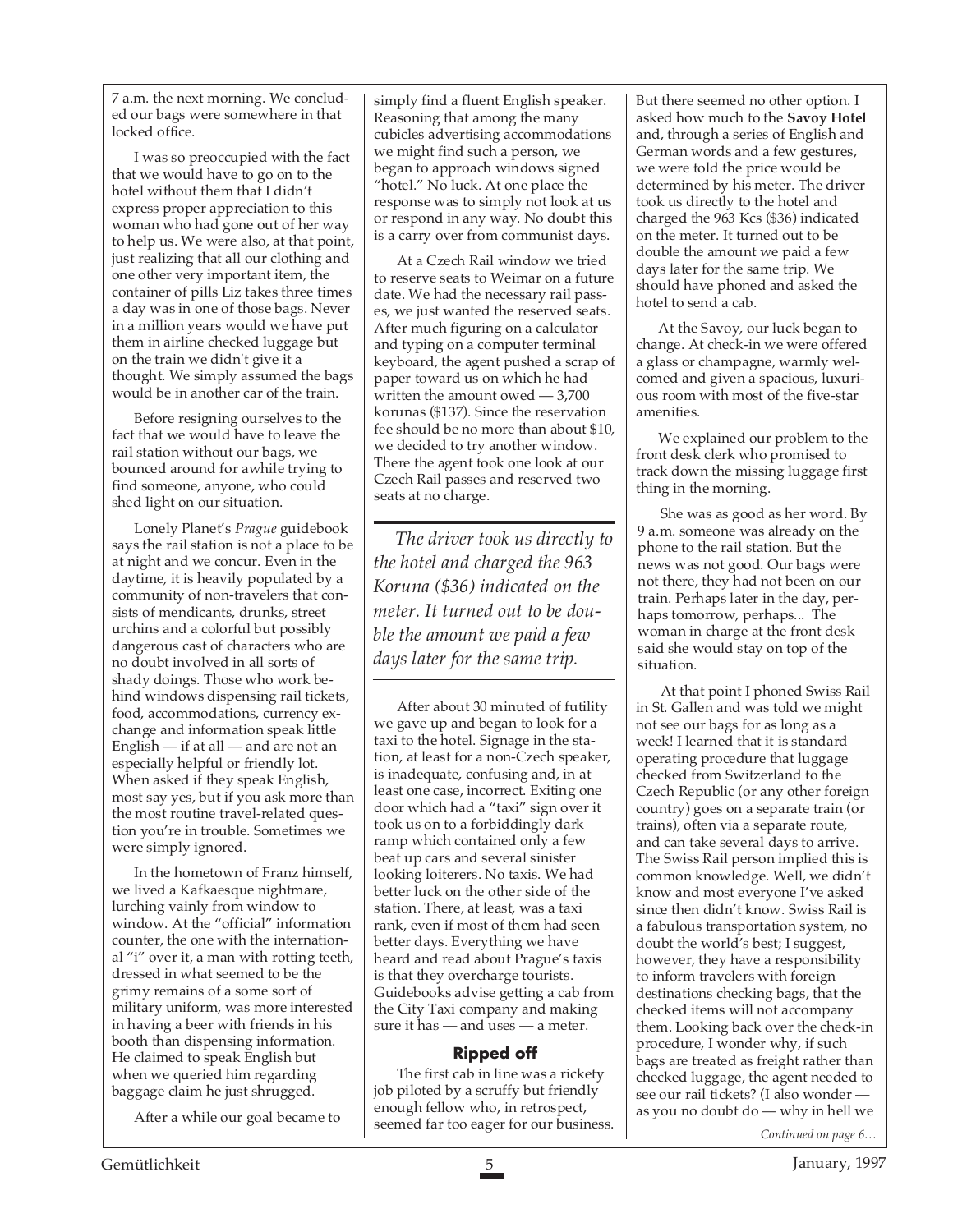#### *LUGGAGE Continued from page 5*

simply didn't save \$28 and haul our own bags? Good question.)

So now we had to deal with two problems: Liz's medication and the fact that our luggage might not arrive before we were scheduled to leave Prague.

As to the later, we could easily wear the clothes on our back for four days, but if we left Prague before our bags arrived, would we ever see them again? The hotel was willing to fetch them from the rail station and deliver them to Swissair who would fly them to the USA, but the hotel would not be allowed to retrieve them. We had to be there in person with passports. Fortunately, we never had to resolve this dilemma.

Clothes we could do without, but Liz's medication was another matter. And here the hotel was just terrific.

At one point that morning there were three hotel clerks on the phone at the same time, all dealing with our problem: one was calling pharmacies to see if they carried the needed medicine, another was on with the rail station and a third, in case we couldn't get the medicine directly from a pharmacy, was trying to find a doctor to write a prescription. (By the way, we were not known to the hotel as owners of a travel publication, just two not very bright American tourists.)

#### **The Great Pill Hunt**

As it turned out, local pharmacies had never heard of the medication and so the hotel made an appointment at the **Canadian Medical Centre**, a private English-speaking clinic. The bellman sent us off in a spanking clean, late model Audi cab with a polite, uniformed driver. Half an hour later we drove on to the grounds of the clinic, which is located in a large old house in a residential area several miles from the town center. They were ready for us and, after completing five minutes of paperwork, showed us to a comfortable waiting room. Shortly, a nurse came to get Liz. The young, friendly Czech doctor, who seemed eager to practice his English, gave her a brief examination

(blood pressure, pulse, stethoscope on the heart and lungs, etc.), then prescribed medication equivalent to what she was taking.

The cab, which had been waiting, then took us to a pharmacy where, after standing in line for 10 minutes, it dawned on me I might not have enough cash. Our driver knew of a nearby Citibank, but it turned out to be a corporate branch office with no ATMs. The Citibank receptionist, however, provided directions to the nearest ATM and, after yet another cab ride, we found the money machine.

The pharmacy was unlike any I've seen. It consisted of two small rooms divided by a wall into which was cut a window-counter, tended on one side by several white-coated women. The room behind them was stacked high with boxes and bottles of medicine. A line of 10 to 12 customers filled the tiny room on the window's other side. Prescriptions were submitted and the women in the white coats immediately handed over the necessary boxes and bottles. There was no counting of pills, measuring of liquid or individual containers of medicine with typed instructions. Boxes and bottles were dispensed as they come from the manufacturer. The line moved quickly.

Mission accomplished, the cab took us back to the hotel. The whole process took about two hours. The taxi fare was 980 Kcs.(\$36). The medicine turned out to the same stuff Liz had been taking at home but under another label. It cost about \$30. The Canadian Medical Center charge was approximately \$35.

We explored Prague for three full days in the same clothes. Late in the afternoon before we were to leave, the front desk got a phone call announcing the arrival of our bags. The baggage claim office at the rail station closed at 5 p.m. but we could get them the next morning. What could be more convenient? (Read heavy sarcasm here.) We had to be at the train station anyway; why not pick up our bags before boarding the train to Weimar?

To be on the safe side we arrived at the station two hours before our train. Presentation of our receipt and passports at the baggage office creat-

ed a little flurry of activity. The Savoy had quite obviously gotten their attention. We were expected.

Then, like a climactic movie scene with the music swelling, a tiny woman in one of those colorless working smocks came toward us down a long dark hall. Ahead of her she proudly pushed a low, flat cart. On it were our two bags. She was smiling the only smile I ever saw in the Prague main rail station.

*(More about Prague and the Hotel Savoy next month. The Canadian Medical Centre is at Veleslavínská 1/30, 162 02 Praha 6, tel. 316 5519, 316 6491 or, after hours, 0601 21 23 20.)*



#### **This one we frame**

Dear Mr. Bestor:

Thank you for your "Decade of *Gemütlichkeit*" issue and for nearly a decade of interesting reading and worthwhile suggestions which we have enjoyed.

Thank you for **Pension Heim** and **Gasthof Hirsch**, for **Albergo Gardenia**, for Yellow Roads, for suggesting the Engadine and for the many other useful ideas and recommendations which we have enjoyed thanks to your experience and research. We wish to give you personally particular thanks for the humorous way in which you write and for the feeling of real friendship which your style of writing engenders. We look forward to many more years of enjoyment of your fine newsletter. Caroline and Lee Jordan, San Rafael CA

*(Ed. Note: Wow! Thanks. And thanks, too, to all who wrote and phoned their congratulations. It was, and is, our pleasure.)*

#### **On the other hand...**

I just received your December 22 issue of *Gemütlichkeit* and wish to refer to the information on hotels and restaurants on pages 8-10.

Putting the names of these facilities in an alphabetical order makes no sense — whatsoever! The lists should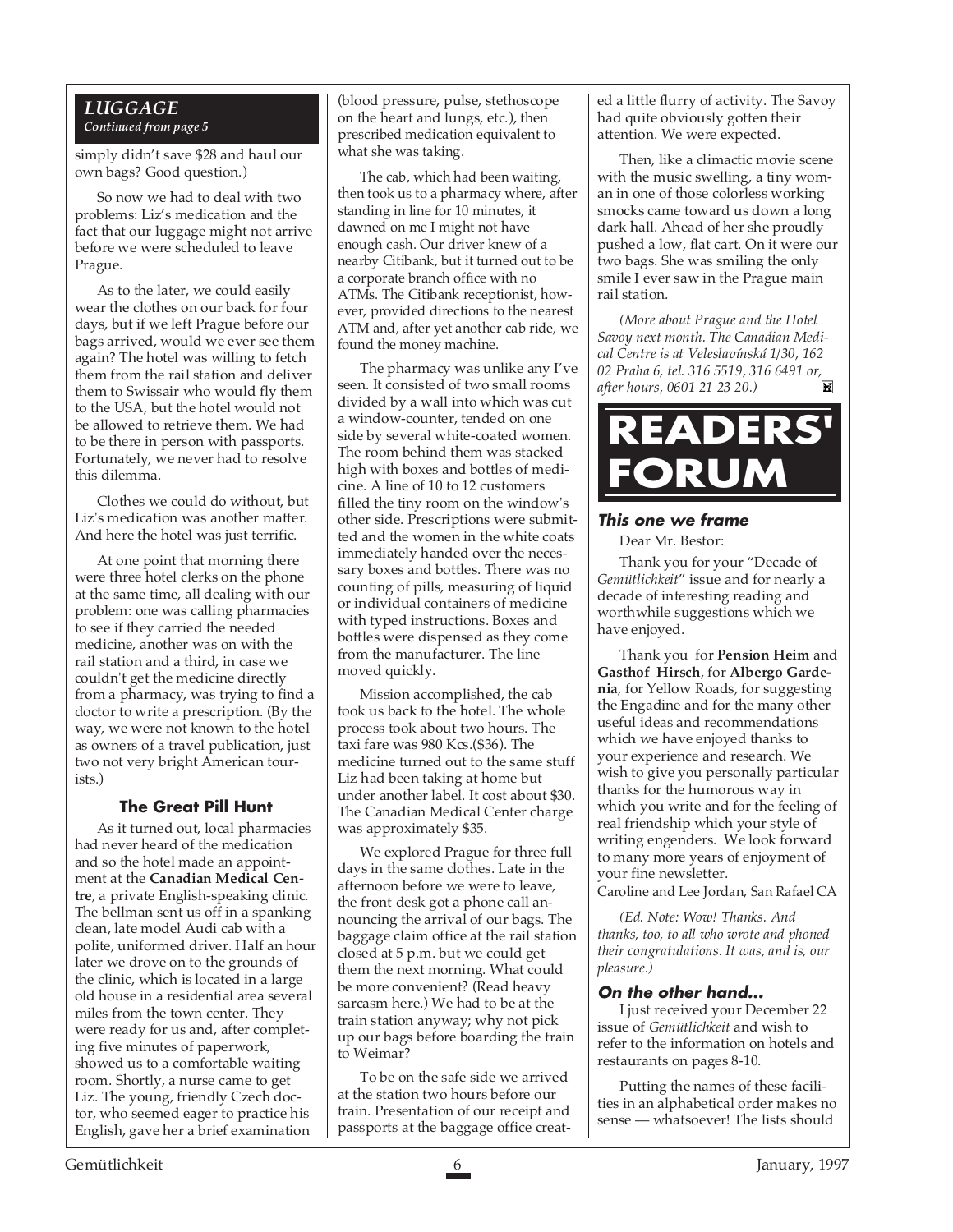have been done by countries and cities to be useful.

Hopefully, next time such data will be offered in a logical manner, which should not be too difficult in the age of the computer! Dr. Egon Matijevic, Distinguished University Professor, Clarkson University, Potsdam, NY

#### **Salzburg comments**

Thanks for suggesting that instead of getting a car in Salzburg, and paying the high Austrian car rental rates, we take the train to Freilassing in Germany.

The pickup was smooth and we sure avoided a lot of extra cost by picking up and returning the car in Germany.

Freilassing was a 3 DM (\$1.90) and 9-minute train ride from Salzburg. The Avis car rental place is actually in a gas station about a 10-minute walk from the train station. And, the station is located on the main road back to Austria! The whole transaction from Salzburg Bahnhof and back to our hotel in Salzburg took about 60 minutes!

We also stayed at the **Struber Hotel**. It was everything *Gemütlichkeit* said it was. My aunt and uncle were with us and they expected the room to cost twice what it did. Barry Brown, Murray, KY

#### **Bamberg recommendations**

I just started receiving your newsletter last summer and saved the price of the subscription on two nights lodging in Bamberg. I have made a habit of staying in smaller hotels apart from the locus of conferences and found the **Hotel St. Nepomuk** to be an outstanding value with lovely owners and an outstanding restaurant. The view from the hotel on river Regnitz is also great and the location is superb.

I can recommend other restaurants in Bamberg: **Messerschmidt** (yes, related to the aircraft engineer), **Brüdermühle** and **Wilde Rose** are all outstanding with the prize going to the first, though Brüdermühle is close behind. The **Klosterbräu** brewery/ restaurant, across the street from the St. Nepomuk, serves great beer and superb regional food.

Another very nice hotel with more spacious rooms than St. Nepomuk is the **Hotel Bamberger Hof**; it is more expensive but the location is not quite as nice as the St. Nepomuk (the disco on the first floor can be noisy if your room is close to it) yet very near the old town and city hall.

In your just received Dec. 22 edition I notice a reference to the **Tiefenau Hotel** in Zürich; this is a very nice establishment in which we have stayed several times. We have enjoyed it immensely with such a nice location.

I enjoy your publication and wish I could travel more to make greater use of it!

圖

Patrick J. Perkins, M.D., Orinda CA



#### **Hotel deal for families**

The **Sofitel** hotel chain offers a special for families traveling in Europe. On weekend nights, Friday, Saturday and Sunday, guests who pay for one room (at rack rate) receive a complimentary second room for up to two children under 18 years of age. The plan is also available daily during the periods February 12 to February 25; June 30 to August 31; and December 22, 1997 through January 4, 1998. Reservations: 1-800-763-4835.

#### **Packages for musicals**

Whether it's *Cats* in Hamburg, *Starlight Express* in Bochum or *Les Miserables* in Duisburg, or other musical events in Germany, **Stella Event Reisen** offers packages that include show tickets, hotel accommodations with breakfast, and sparkling wine at the theater. Booking hotline: 011 49/180-5356630, Stella Event Reisen GmbH, Haferweg 24, D-22769

#### **InterCity Hotels' "Action 255"**

Through March 31, Germany's **InterCity Hotel** chain offers a second class rail ticket from anywhere in Germany to any town with an Inter-City Hotel, bed and breakfast, and free public transportation in that city, for from 255 DM (\$155) per person. There are 16 InterCity Hotels, all in large cities and near rail stations. Contact: InterCity Hotel GmbH,

Lyoner Strasse 40, D-60528 Frankfurt Main, tel. 069/6656 4687, fax 069/ 6656 4699.

#### **LTU announces summer sked**

The German airline, **LTU International Airways**, has announced its 1997 summer schedule. Nonstop service from San Francisco to Düsseldorf will resume May 14 and will operate weekly until October 15. A code-share agreement with **Air New Zealand** will continue through the summer and fall and applies to three weekly nonstops between Los Angeles and Frankfurt. Weekly nonstop service between Phoenix and Düsseldorf also continues as does service to Germany from New York's JFK Airport and the Florida cities of Fort Meyers, Orlando, Daytona Beach and Tampa.

At press time LTU had not yet released its summer promotional fares but they were expected to range from \$698 to \$798 roundtrip. Contact: 800-888-0200.

#### **Fly vintage plane to Europe**

This year **Swissair** celebrates 50 years of transatlantic service. In observance of that milestone, it is offering a special *Spirit of Swissair* anniversary travel package for the periods May 10-17 and June 12-19. Departures from New York's JFK Airport to Zürich will be aboard a specially prepared and fitted DC-4 propeller aircraft, the same airplane flown by Swissair over the Atlantic in 1947. The return flight from Geneva, however, will be aboard the much more up-to-date, MD-11 aircraft.

The program also includes surface transportation — including a ride on the Orient Express in Switzerland, first class hotels and most meals. Book through your travel agent or **Swisspak** 800-688-7947.

#### **Briefer briefs**

**American Airlines** has stopped flying between New York and Zürich... **TWA** dropped its daily New York-Frankfurt flight for three months starting Jan. 14... In the summer of 1996, Swiss hotel stays fell 5.2% to their lowest level since 1959... Those who care to can now scuba dive through a hole in the ice in Theodul Glacier Lake near Zermatt. The three-dive ice-diving course costs \$366. Phone: 011 41/27 967 7050. Ш